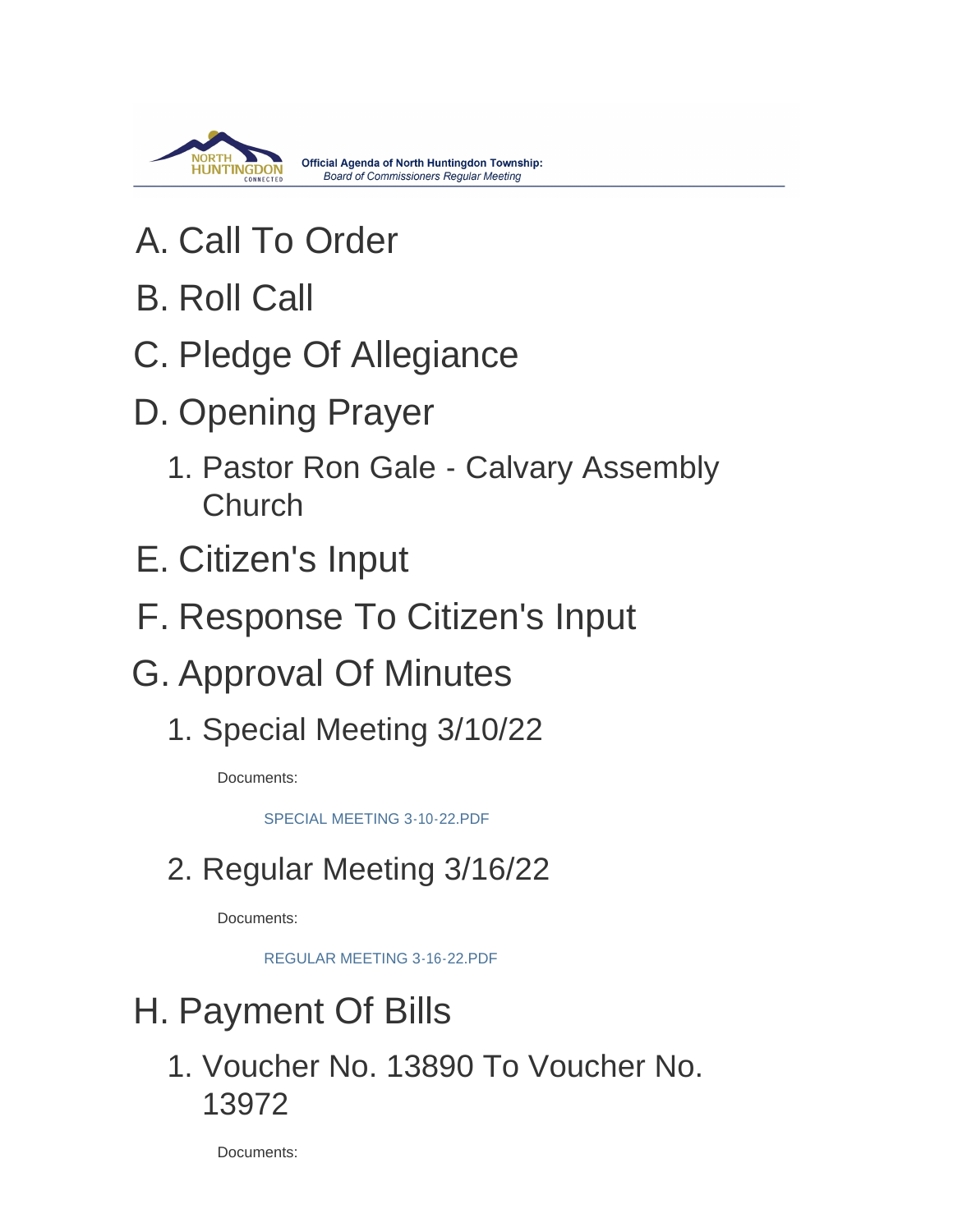# Staff Reports I.

## 1. Public Works Report

Documents:

[PUBLIC WORKS REPORT.PDF](https://www.township.north-huntingdon.pa.us/AgendaCenter/ViewFile/Item/3860?fileID=3189)

# 2. Police Report

Documents:

[POLICE REPORT.PDF](https://www.township.north-huntingdon.pa.us/AgendaCenter/ViewFile/Item/3861?fileID=3190)

3. Township Engineer Report

## 4. Planning & Zoning Report

Documents:

[PZ\\_MONTHLY\\_REPORT\\_MARCH\\_22.PDF](https://www.township.north-huntingdon.pa.us/AgendaCenter/ViewFile/Item/3862?fileID=3191)

### a. Fire Officials Report

Documents:

[FIRE OFFICIALS REPORT.PDF](https://www.township.north-huntingdon.pa.us/AgendaCenter/ViewFile/Item/3863?fileID=3192)

### b. Subdivision And Land Development Report

Documents:

[CONDITIONAL\\_PLAN\\_STATUS\\_REPORT\\_APRIL\\_22.PDF](https://www.township.north-huntingdon.pa.us/AgendaCenter/ViewFile/Item/3864?fileID=3193)

#### c. S-04-2022: Mowry Consolidation

Action to approve a lot consolidation on Walter Avenue.

Documents:

[MOWRY CONSOLIDATION.PDF](https://www.township.north-huntingdon.pa.us/AgendaCenter/ViewFile/Item/3865?fileID=3194)

d. S-05-2022: Walsh-Steiner-Garlow Plan Action to approve a boundary line revision in Sheridan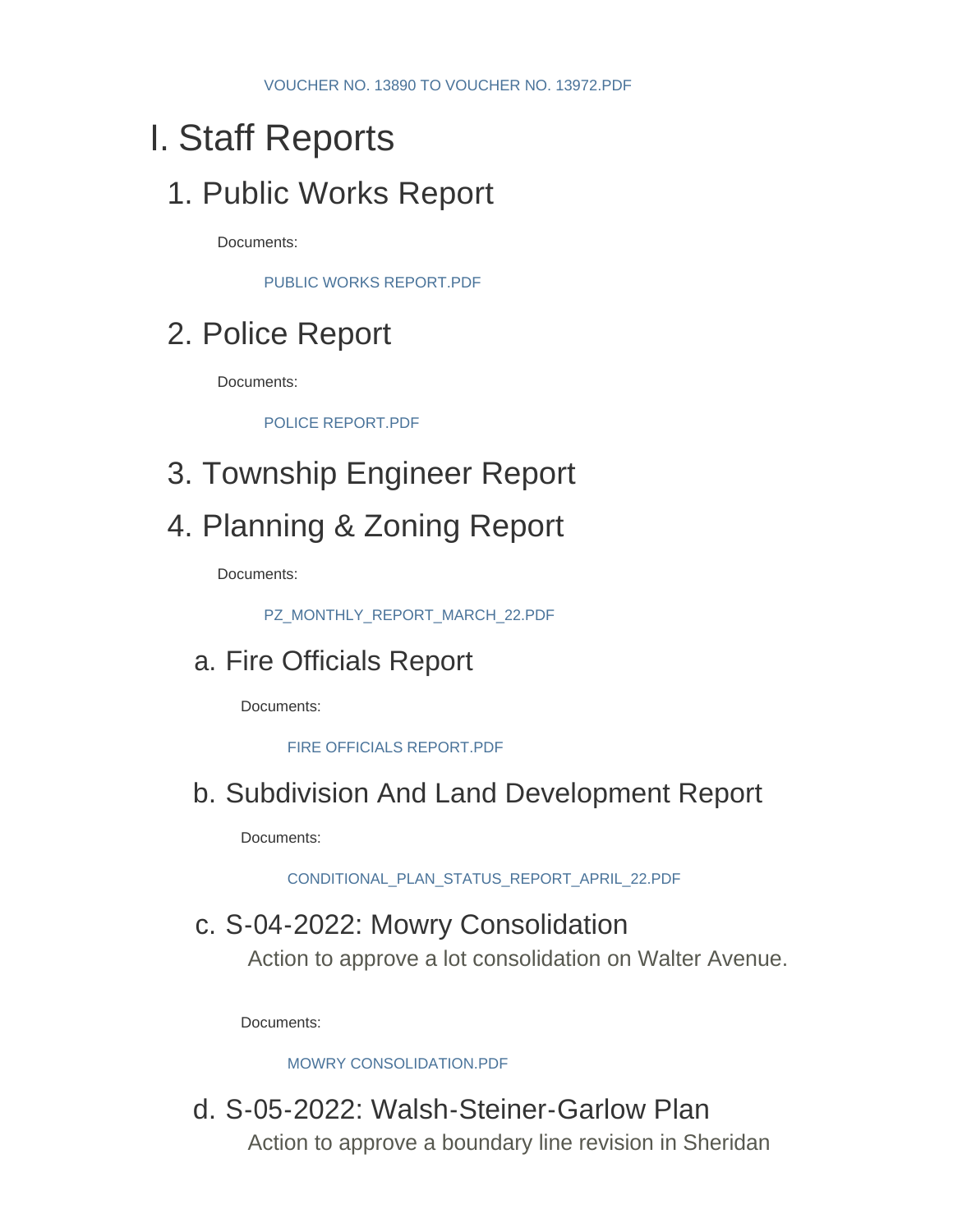Terrace.

Documents:

[WALSH-STEINER-GARLOW PLAN.PDF](https://www.township.north-huntingdon.pa.us/AgendaCenter/ViewFile/Item/3866?fileID=3195)

## e. S-06-2022: Rebich Subdivision

Action to approve a subdivision on Walthour Drive.

Documents:

[REBICH SUBDIVISION.PDF](https://www.township.north-huntingdon.pa.us/AgendaCenter/ViewFile/Item/3867?fileID=3196)

## f. S-07-2022: Cipra Subdivision

Action to approve a subdivision on Cipra Lane.

Documents:

[CIPRA SUBDIVISION.PDF](https://www.township.north-huntingdon.pa.us/AgendaCenter/ViewFile/Item/3868?fileID=3197)

## g. SP-06-2022: Grand View Senior Residences

Action to approve a senior housing spanning North Huntingdon and Irwin Borough.

Documents:

[GRAND VIEW SENIOR RESIDENCIES.PDF](https://www.township.north-huntingdon.pa.us/AgendaCenter/ViewFile/Item/3869?fileID=3198)

### J. Solicitor's Report Bruce E. Dice

1. Action To Approve Or Deny The Request By Megan Javor For Conditional Use Of Backyard Chicken Keeping.

# K. Township Manager's Report Michael Turley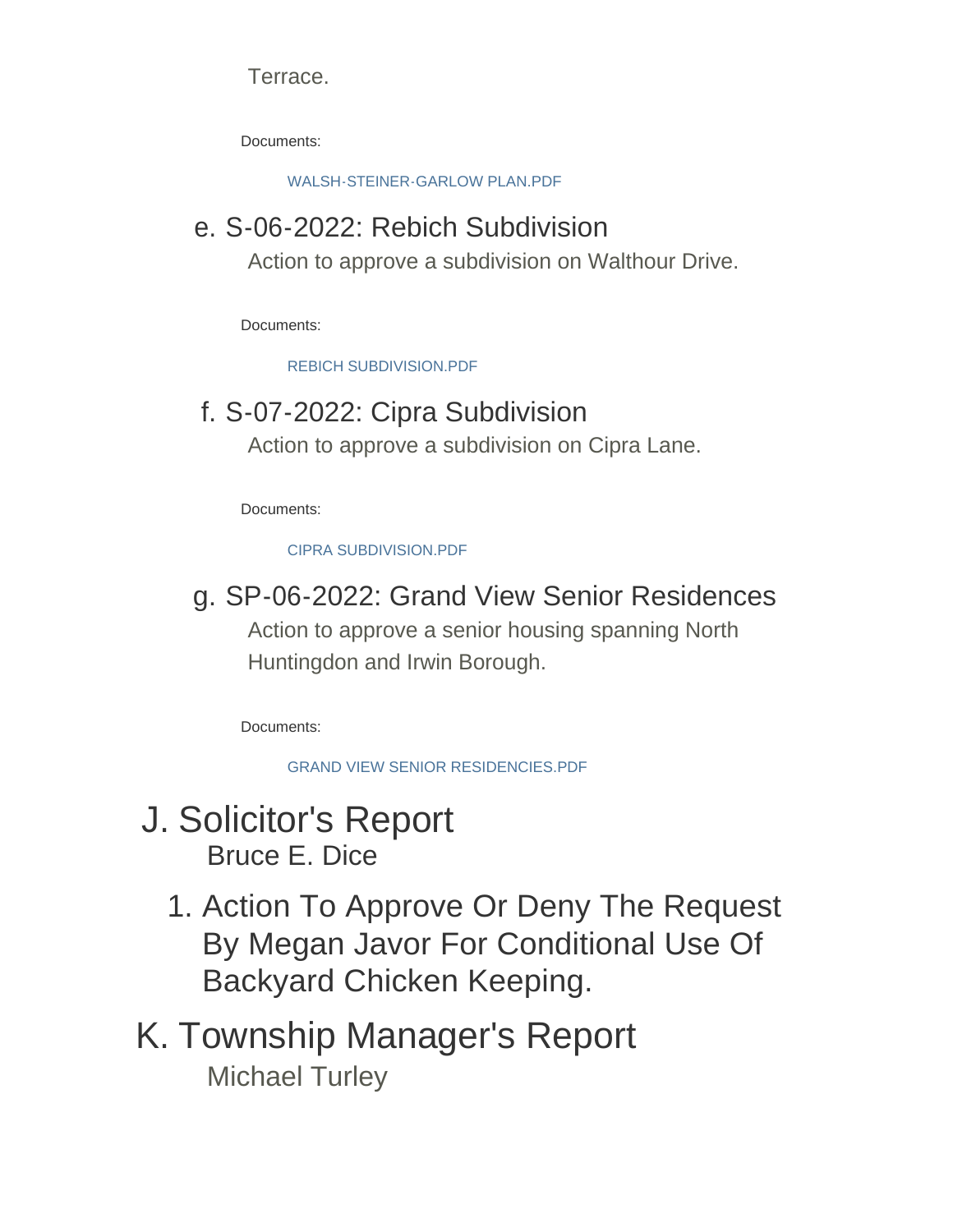Interim Township Manager

1. Action To Approve The March Check Register.

Documents:

[MARCH CHECK REGISTER.PDF](https://www.township.north-huntingdon.pa.us/AgendaCenter/ViewFile/Item/3874?fileID=3203)

2. Budget Report - March 2022

Documents:

[MARCH BUDGET REPORT.PDF](https://www.township.north-huntingdon.pa.us/AgendaCenter/ViewFile/Item/3875?fileID=3204)

- 3. Motion To Support The Earth Day Cleanup Project On Saturday, April 23, 2022.
- 4. Action To Approve A Resolution For Plan Revision For New Land Development For Nathan & Jessica Albert On Meadow Road.

Documents:

[ALBERT\\_SEWAGE\\_PLANNING\\_MEMO\\_01.PDF](https://www.township.north-huntingdon.pa.us/AgendaCenter/ViewFile/Item/3877?fileID=3205)

- 5. Motion To Approve The Disbursement Of Lincoln Corner Plan Escrow Fund Remaining Balance Of \$10,073.95
- 6. Motion To Approve Advertising Of Ordinance No. 2280 Restricting Right Turns From Route 30 Eastbound To Mountainview Place.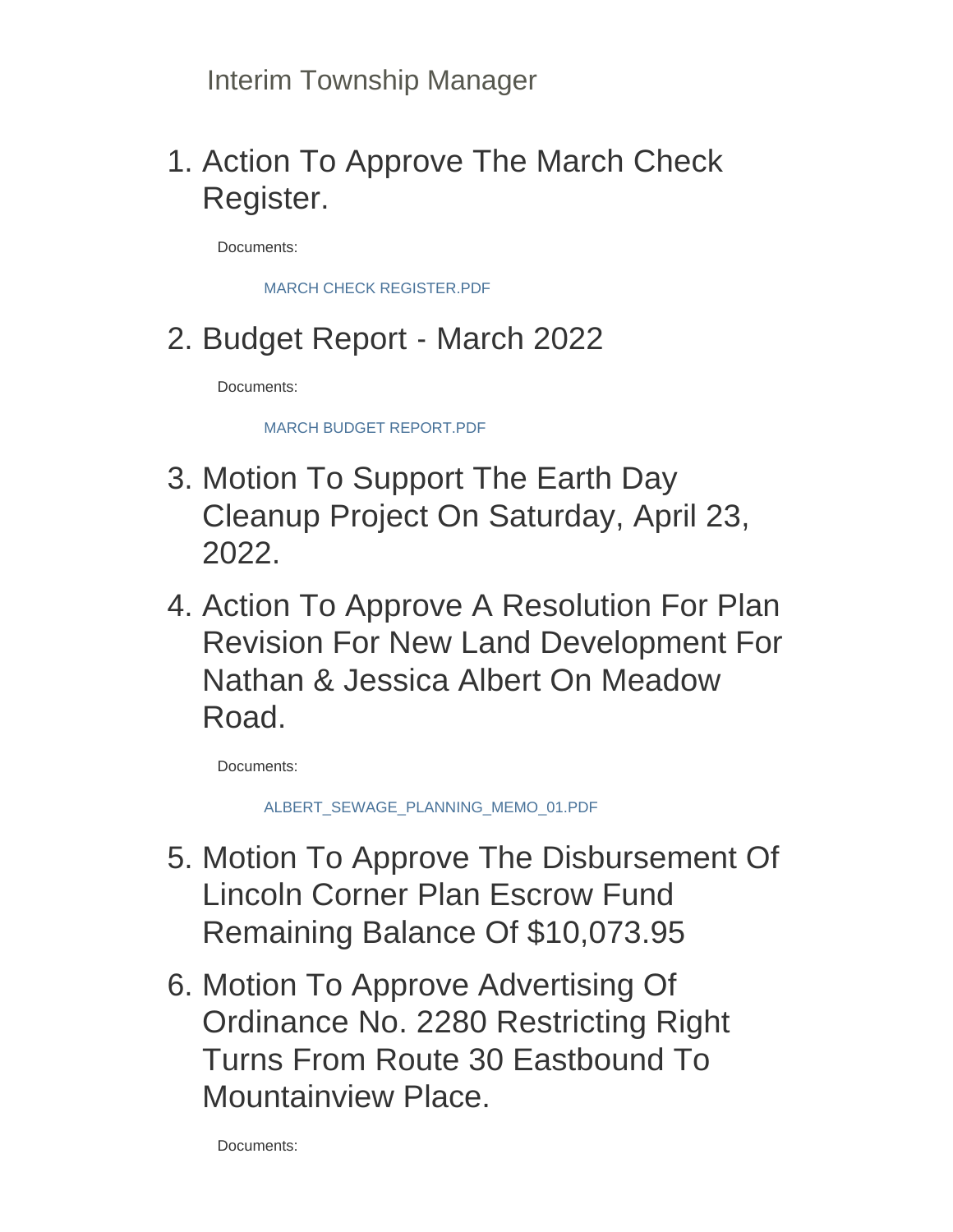7. Motion To Approve The Revised Drainage Easement At The Carney Property Tax Map #54-06-10-0-179.

Documents:

[CARNEY DRAINAGE EASEMENT.PDF](https://www.township.north-huntingdon.pa.us/AgendaCenter/ViewFile/Item/3880?fileID=3207)

- 8. Motion To Request An Engineering Study On The Posted Speed Limit On Robbins Station Road By PADot.
- 9. Motion To Approve A Revised Township Email Policy.
- 10. Motion To Appoint Brandon Leonatti To The Recreation Advisory Board With A Term Expiration Of 12-31-2027.
- 11. Motion To Appoint \_\_\_\_\_\_ As Township Secretary, Right To Know Officer And Treasurer.
- 12. Motion To Hire Aaron Bowen For A Seasonal Position In The Parks Department.
- 13. Motion To Hire Vincenzo Fiorilli For A Seasonal Position In The Public Works Department.
- L. Further Board Comments
- M. Announcements